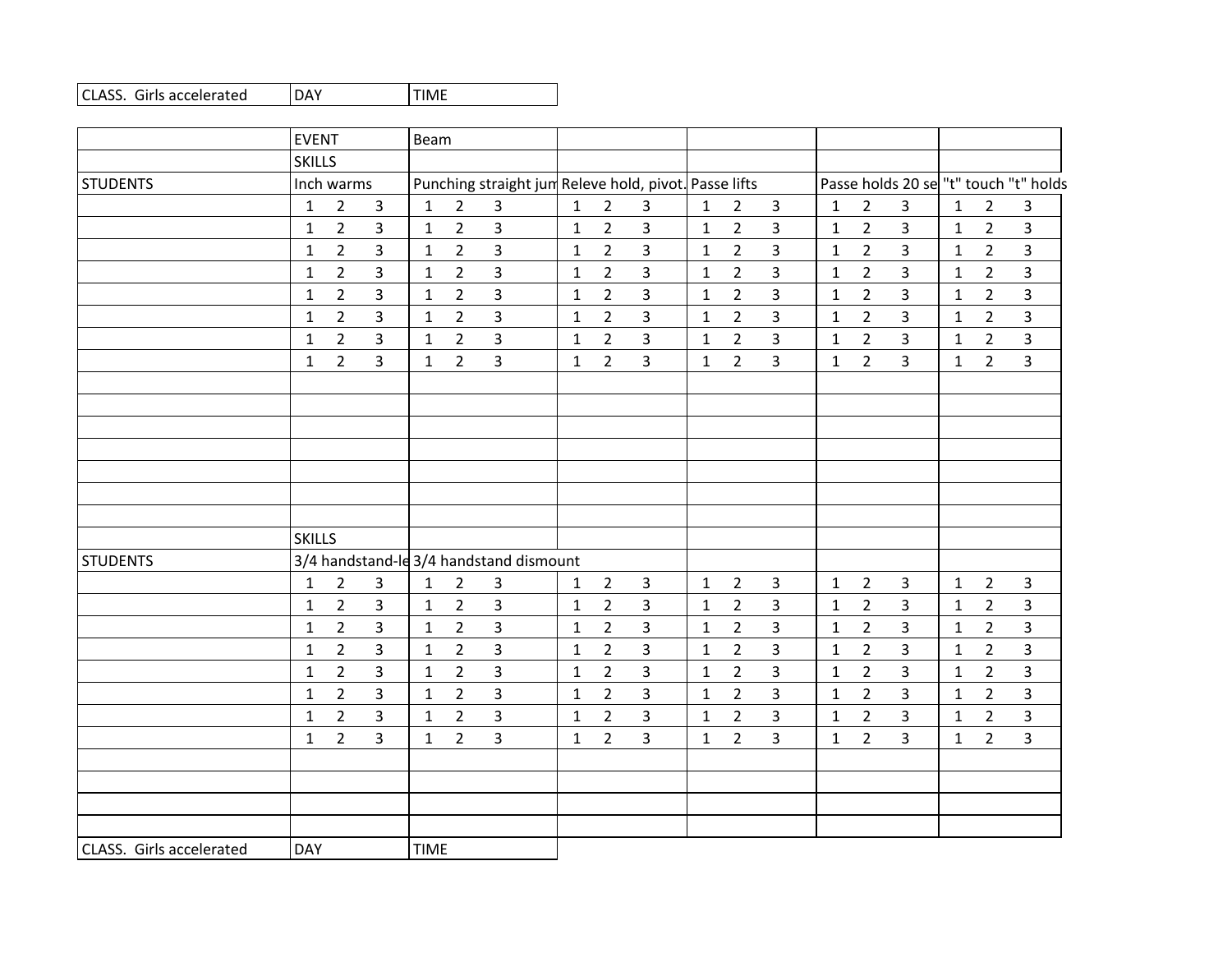|                 | <b>EVENT</b>  |                |   | Floor        |                |                                                                                                                           |              |                |                |              |                |                |              |                |                |              |                |                |  |
|-----------------|---------------|----------------|---|--------------|----------------|---------------------------------------------------------------------------------------------------------------------------|--------------|----------------|----------------|--------------|----------------|----------------|--------------|----------------|----------------|--------------|----------------|----------------|--|
|                 | <b>SKILLS</b> |                |   |              |                |                                                                                                                           |              |                |                |              |                |                |              |                |                |              |                |                |  |
| <b>STUDENTS</b> |               |                |   |              |                | Handstand bridg Back bend kick over   Handstand forwar Split jum land, stra Chasse, step leap Staright arm back ward roll |              |                |                |              |                |                |              |                |                |              |                |                |  |
|                 | 1             | $\overline{2}$ | 3 | $\mathbf{1}$ | 2              | 3                                                                                                                         | $\mathbf{1}$ | $\overline{2}$ | 3              | $\mathbf{1}$ | 2              | 3              | 1            | $\overline{2}$ | 3              | 1            | $\overline{2}$ | 3              |  |
|                 | $\mathbf{1}$  | $\overline{2}$ | 3 | $\mathbf{1}$ | $\overline{2}$ | 3                                                                                                                         | $\mathbf{1}$ | $\overline{2}$ | $\overline{3}$ | $\mathbf{1}$ | $\overline{2}$ | $\overline{3}$ | $\mathbf{1}$ | $\overline{2}$ | $\overline{3}$ | $\mathbf{1}$ | $\overline{2}$ | $\overline{3}$ |  |
|                 | 1             | $\overline{2}$ | 3 | $\mathbf{1}$ | $\overline{2}$ | 3                                                                                                                         | $\mathbf{1}$ | $\overline{2}$ | 3              | 1            | $\overline{2}$ | $\overline{3}$ | $\mathbf{1}$ | $\overline{2}$ | $\mathbf{3}$   | $\mathbf{1}$ | $\overline{2}$ | 3              |  |
|                 | $\mathbf{1}$  | $\overline{2}$ | 3 | $\mathbf{1}$ | $\overline{2}$ | 3                                                                                                                         | $\mathbf{1}$ | $\overline{2}$ | 3              | $\mathbf{1}$ | $\overline{2}$ | $\overline{3}$ | $\mathbf{1}$ | $\overline{2}$ | $\overline{3}$ | $\mathbf{1}$ | $2^{\circ}$    | 3              |  |
|                 | 1             | $\overline{2}$ | 3 | $\mathbf{1}$ | $\overline{2}$ | 3                                                                                                                         | $\mathbf{1}$ | $\overline{2}$ | 3              | $\mathbf{1}$ | $\overline{2}$ | $\overline{3}$ | $\mathbf{1}$ | $\overline{2}$ | 3              | $\mathbf{1}$ | $\overline{2}$ | 3              |  |
|                 | $\mathbf{1}$  | $\overline{2}$ | 3 | $\mathbf{1}$ | $\overline{2}$ | 3                                                                                                                         | $\mathbf{1}$ | $\overline{2}$ | 3              | $\mathbf{1}$ | $\overline{2}$ | $\overline{3}$ | $\mathbf{1}$ | $\overline{2}$ | $\overline{3}$ | $\mathbf{1}$ | $\overline{2}$ | $\overline{3}$ |  |
|                 | $\mathbf{1}$  | $\overline{2}$ | 3 | $\mathbf{1}$ | $\overline{2}$ | 3                                                                                                                         | $\mathbf{1}$ | $\overline{2}$ | $\overline{3}$ | $\mathbf{1}$ | $\overline{2}$ | $\overline{3}$ | $\mathbf{1}$ | $\overline{2}$ | $\overline{3}$ | $\mathbf{1}$ | $2^{\circ}$    | $\overline{3}$ |  |
|                 | $\mathbf{1}$  | $\overline{2}$ | 3 | $\mathbf{1}$ | $\overline{2}$ | $\overline{3}$                                                                                                            | $\mathbf{1}$ | $\overline{2}$ | 3              | $\mathbf{1}$ | $\overline{2}$ | $\overline{3}$ | $\mathbf{1}$ | $\overline{2}$ | $\overline{3}$ | $\mathbf{1}$ | $\overline{2}$ | $\overline{3}$ |  |
|                 |               |                |   |              |                |                                                                                                                           |              |                |                |              |                |                |              |                |                |              |                |                |  |
|                 |               |                |   |              |                |                                                                                                                           |              |                |                |              |                |                |              |                |                |              |                |                |  |
|                 |               |                |   |              |                |                                                                                                                           |              |                |                |              |                |                |              |                |                |              |                |                |  |
|                 |               |                |   |              |                |                                                                                                                           |              |                |                |              |                |                |              |                |                |              |                |                |  |
|                 |               |                |   |              |                |                                                                                                                           |              |                |                |              |                |                |              |                |                |              |                |                |  |
|                 | <b>SKILLS</b> |                |   |              |                |                                                                                                                           |              |                |                |              |                |                |              |                |                |              |                |                |  |
| <b>STUDENTS</b> |               |                |   |              |                | Run hurdle, roun Standing back handsprings                                                                                |              |                |                |              |                |                |              |                |                |              |                |                |  |
|                 | 1             | $\overline{2}$ | 3 | $\mathbf{1}$ | $\overline{2}$ | 3                                                                                                                         | $\mathbf{1}$ | $\overline{2}$ | $\mathbf{3}$   | $\mathbf{1}$ | $\overline{2}$ | $\overline{3}$ | $\mathbf{1}$ | $\overline{2}$ | 3              | $\mathbf{1}$ | $\overline{2}$ | $\mathbf{3}$   |  |
|                 | 1             | $\overline{2}$ | 3 | $\mathbf{1}$ | $\overline{2}$ | 3                                                                                                                         | $\mathbf{1}$ | $\overline{2}$ | 3              | $\mathbf{1}$ | $2^{\circ}$    | $\overline{3}$ | $\mathbf{1}$ | $\overline{2}$ | $\overline{3}$ | $\mathbf{1}$ | $2^{\circ}$    | $\overline{3}$ |  |
|                 | 1             | $\overline{2}$ | 3 | $\mathbf{1}$ | $\overline{2}$ | 3                                                                                                                         | $\mathbf{1}$ | $\overline{2}$ | 3              | $\mathbf{1}$ | $\overline{2}$ | $\overline{3}$ | $\mathbf{1}$ | $\overline{2}$ | $\overline{3}$ | $\mathbf{1}$ | $\overline{2}$ | $\mathbf{3}$   |  |
|                 | 1             | $\overline{2}$ | 3 | $\mathbf{1}$ | $\overline{2}$ | 3                                                                                                                         | 1            | $\overline{2}$ | 3              | 1            | $\overline{2}$ | 3              | $\mathbf{1}$ | $\overline{2}$ | $\overline{3}$ | $\mathbf{1}$ | $\overline{2}$ | 3              |  |
|                 | $\mathbf{1}$  | $\overline{2}$ | 3 | $\mathbf{1}$ | $\overline{2}$ | 3                                                                                                                         | $\mathbf{1}$ | $\overline{2}$ | 3              | $\mathbf{1}$ | $\overline{2}$ | $\overline{3}$ | $\mathbf{1}$ | $\overline{2}$ | $\overline{3}$ | $\mathbf{1}$ | $\overline{2}$ | $\overline{3}$ |  |
|                 | 1             | $\overline{2}$ | 3 | $\mathbf{1}$ | $\overline{2}$ | 3                                                                                                                         | $\mathbf{1}$ | $\overline{2}$ | 3              | $\mathbf{1}$ | $\overline{2}$ | 3              | $\mathbf{1}$ | $\overline{2}$ | $\mathbf{3}$   | $\mathbf{1}$ | $\overline{2}$ | 3              |  |
|                 | 1             | $\overline{2}$ | 3 | $\mathbf{1}$ | $\overline{2}$ | 3                                                                                                                         | $\mathbf{1}$ | $\overline{2}$ | 3              | $\mathbf{1}$ | $\overline{2}$ | $\overline{3}$ | $\mathbf{1}$ | $\overline{2}$ | 3              | $\mathbf{1}$ | $\overline{2}$ | 3              |  |
|                 | 1             | $2^{\circ}$    | 3 | $\mathbf{1}$ | $\overline{2}$ | 3                                                                                                                         | $\mathbf{1}$ | $\overline{2}$ | 3              | $\mathbf{1}$ | $\overline{2}$ | $\overline{3}$ | $\mathbf{1}$ | $\overline{2}$ | $\overline{3}$ | $\mathbf{1}$ | $\overline{2}$ | $\overline{3}$ |  |
|                 |               |                |   |              |                |                                                                                                                           |              |                |                |              |                |                |              |                |                |              |                |                |  |
|                 |               |                |   |              |                |                                                                                                                           |              |                |                |              |                |                |              |                |                |              |                |                |  |
|                 |               |                |   |              |                |                                                                                                                           |              |                |                |              |                |                |              |                |                |              |                |                |  |
|                 |               |                |   |              |                |                                                                                                                           |              |                |                |              |                |                |              |                |                |              |                |                |  |

| l DAY<br>CLASS. Girls accelerated | <b>ITIME</b> |
|-----------------------------------|--------------|
|-----------------------------------|--------------|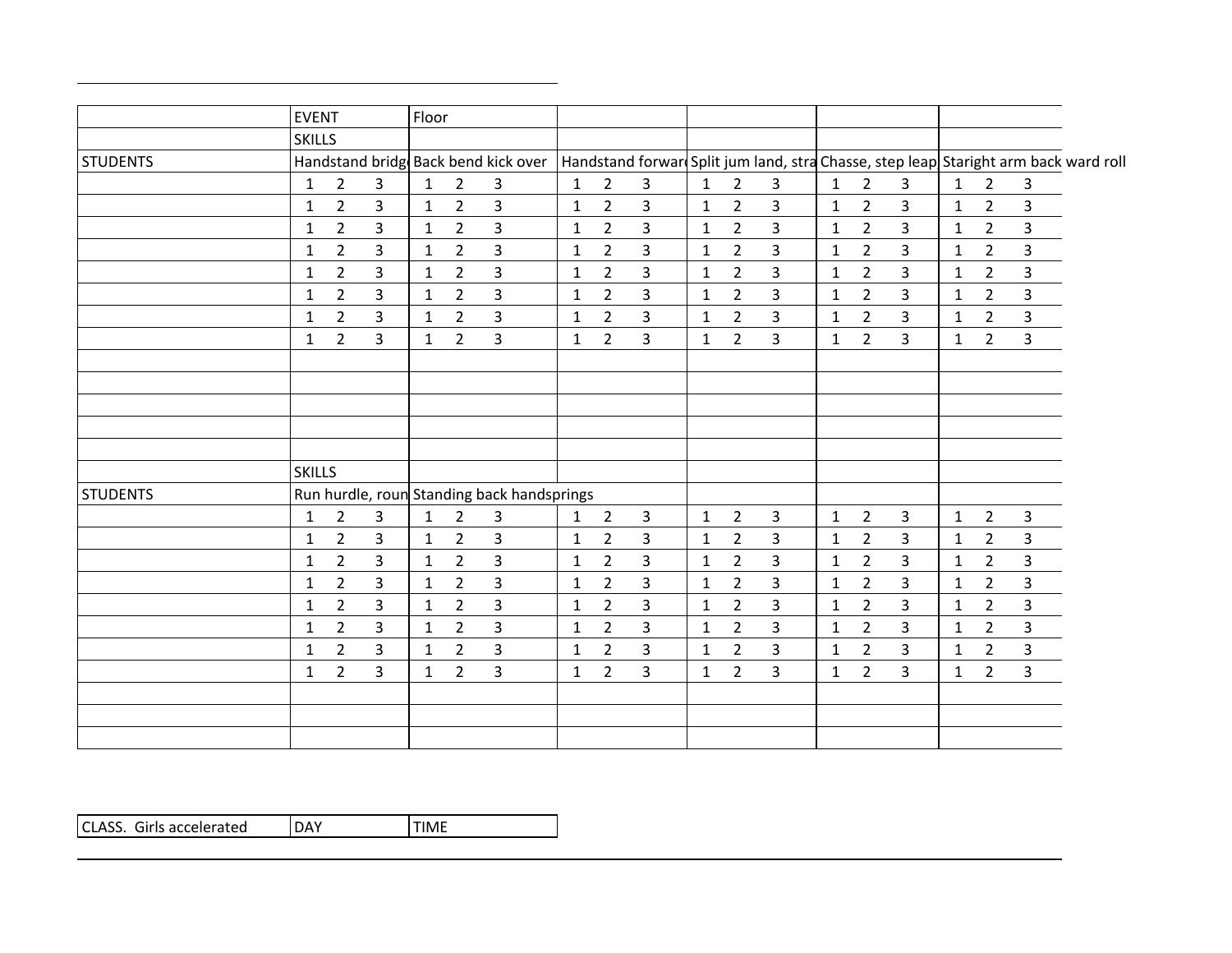|                 | <b>EVENT</b>  |                       |                                     | <b>Bars</b>  |                       |   |              |                |                                |              |                |   |   |                |                         |                 |                |   |
|-----------------|---------------|-----------------------|-------------------------------------|--------------|-----------------------|---|--------------|----------------|--------------------------------|--------------|----------------|---|---|----------------|-------------------------|-----------------|----------------|---|
|                 | <b>SKILLS</b> |                       |                                     |              |                       |   |              |                |                                |              |                |   |   |                |                         |                 |                |   |
| <b>STUDENTS</b> |               |                       | Glide swings pull Front hip circles |              |                       |   |              |                | Cast back hip circle Pike Hold |              |                |   |   |                | Candlestick hold   Cast |                 |                |   |
|                 | 1             | 2                     | 3                                   | $\mathbf{1}$ | 2                     | 3 | 1            | 2              | 3                              | $\mathbf{1}$ | $\overline{2}$ | 3 | 1 | $\overline{2}$ | 3                       | $\mathbf{1}$    | 2              | 3 |
|                 | 1             | $\overline{2}$        | 3                                   | $\mathbf{1}$ | $\overline{2}$        | 3 | 1            | 2              | 3                              | 1            | $\overline{2}$ | 3 | 1 | $\overline{2}$ | 3                       | $1\overline{ }$ | $\overline{2}$ | 3 |
|                 |               | $\mathbf{2}^{\prime}$ | $\overline{3}$                      |              | $\mathbf{2}^{\prime}$ | 3 | 1            | $\overline{2}$ | 3                              | $\mathbf{1}$ | $\overline{2}$ | 3 | 1 | $\overline{2}$ | 3                       | $\mathbf{1}$    | 2              | 3 |
|                 |               | 2                     | 3                                   | $\mathbf{1}$ | 2                     | 3 | 1            | $\overline{2}$ | 3                              | $\mathbf{1}$ | 2              | 3 | 1 | $\overline{2}$ | 3                       | $1\overline{ }$ | 2              | 3 |
|                 | 1             | $\overline{2}$        | 3                                   | $\mathbf{1}$ | $\overline{2}$        | 3 | 1            | $\overline{2}$ | 3                              | 1            | $\overline{2}$ | 3 | 1 | $\overline{2}$ | 3                       | 1.              | $\overline{2}$ | 3 |
|                 |               | $\overline{2}$        | $\overline{3}$                      | $\mathbf{1}$ | $\overline{2}$        | 3 | 1            | $\overline{2}$ | 3                              | $\mathbf{1}$ | $\overline{2}$ | 3 | 1 | $\overline{2}$ | 3                       | $\mathbf{1}$    | $\overline{2}$ | 3 |
|                 |               | 2                     | 3                                   | $\mathbf{1}$ | 2                     | 3 | 1            | 2              | 3                              | 1            | 2              | 3 | 1 | $\overline{2}$ | 3                       | 1               | $\overline{2}$ | 3 |
|                 | 1             | 2                     | 3                                   | $\mathbf{1}$ | 2                     | 3 | $\mathbf{1}$ | 2              | 3                              | 1            | $\overline{2}$ | 3 | 1 | $\overline{2}$ | 3                       | $1\overline{ }$ | 2              | 3 |
|                 |               |                       |                                     |              |                       |   |              |                |                                |              |                |   |   |                |                         |                 |                |   |
|                 |               |                       |                                     |              |                       |   |              |                |                                |              |                |   |   |                |                         |                 |                |   |
|                 |               |                       |                                     |              |                       |   |              |                |                                |              |                |   |   |                |                         |                 |                |   |
|                 |               |                       |                                     |              |                       |   |              |                |                                |              |                |   |   |                |                         |                 |                |   |
|                 |               |                       |                                     |              |                       |   |              |                |                                |              |                |   |   |                |                         |                 |                |   |

|                 | <b>SKILLS</b>            |   |                |   |              |                |   |                |   |   |               |                |   |              |                |                |
|-----------------|--------------------------|---|----------------|---|--------------|----------------|---|----------------|---|---|---------------|----------------|---|--------------|----------------|----------------|
| <b>STUDENTS</b> | Undershoot               |   |                |   |              |                |   |                |   |   |               |                |   |              |                |                |
|                 | 3<br>2<br>1              | 1 | 2              | 3 | 1            | 2              | 3 | -1             | 2 | 3 | 1             | 2              | 3 | $\mathbf{1}$ | $\overline{2}$ | 3              |
|                 | 3<br>$\overline{2}$<br>л | и | 2              | 3 | $\mathbf{1}$ | 2              | 3 | ٠              | 2 | 3 | -1<br>$\perp$ | $\overline{2}$ | 3 | $\mathbf{1}$ | $\overline{2}$ | $\overline{3}$ |
|                 | 3<br>2<br>и              | 1 | 2              | 3 | 1            | 2              | 3 | $\overline{ }$ | 2 | 3 |               | 2              | 3 | 1            | 2              | 3              |
|                 | 3<br>2<br>1              | 1 | 2              | 3 | $\mathbf{1}$ | 2              | 3 | ٠              | 2 | 3 | 1             | $\overline{2}$ | 3 | $\mathbf{1}$ | 2              | 3              |
|                 | 3<br>$\overline{2}$      | 1 | 2              | 3 | $\mathbf{1}$ | $\overline{2}$ | 3 | и              | 2 | 3 | -1            | $\overline{2}$ | 3 | $\mathbf{1}$ | 2              | 3              |
|                 | 3<br>2<br>1              | 1 | 2              | 3 | $\mathbf{1}$ | 2              | 3 | и              | 2 | 3 | -1            | 2              | 3 | 1            | $\overline{2}$ | 3              |
|                 | 3<br>2<br>ш              | ٠ | $\overline{2}$ | 3 | $\mathbf{1}$ | 2              | 3 | $\overline{ }$ | 2 | 3 | и<br>Ŧ        | $\overline{2}$ | 3 | $\mathbf{1}$ | $\overline{2}$ | 3              |
|                 | 3<br>2<br>٠              | и | 2              | 3 | 1            | 2              | 3 | и              | 2 | 3 |               | 2              | 3 | T            | 2              | 3              |
|                 |                          |   |                |   |              |                |   |                |   |   |               |                |   |              |                |                |
|                 |                          |   |                |   |              |                |   |                |   |   |               |                |   |              |                |                |
|                 |                          |   |                |   |              |                |   |                |   |   |               |                |   |              |                |                |

| CLASS. Girls accelerated | <b>IDAY</b> | l TIME |
|--------------------------|-------------|--------|
|--------------------------|-------------|--------|

| $\sim$ $  -$<br>Vault<br>m |  |  |  |  |  |  |  |  |
|----------------------------|--|--|--|--|--|--|--|--|
|----------------------------|--|--|--|--|--|--|--|--|